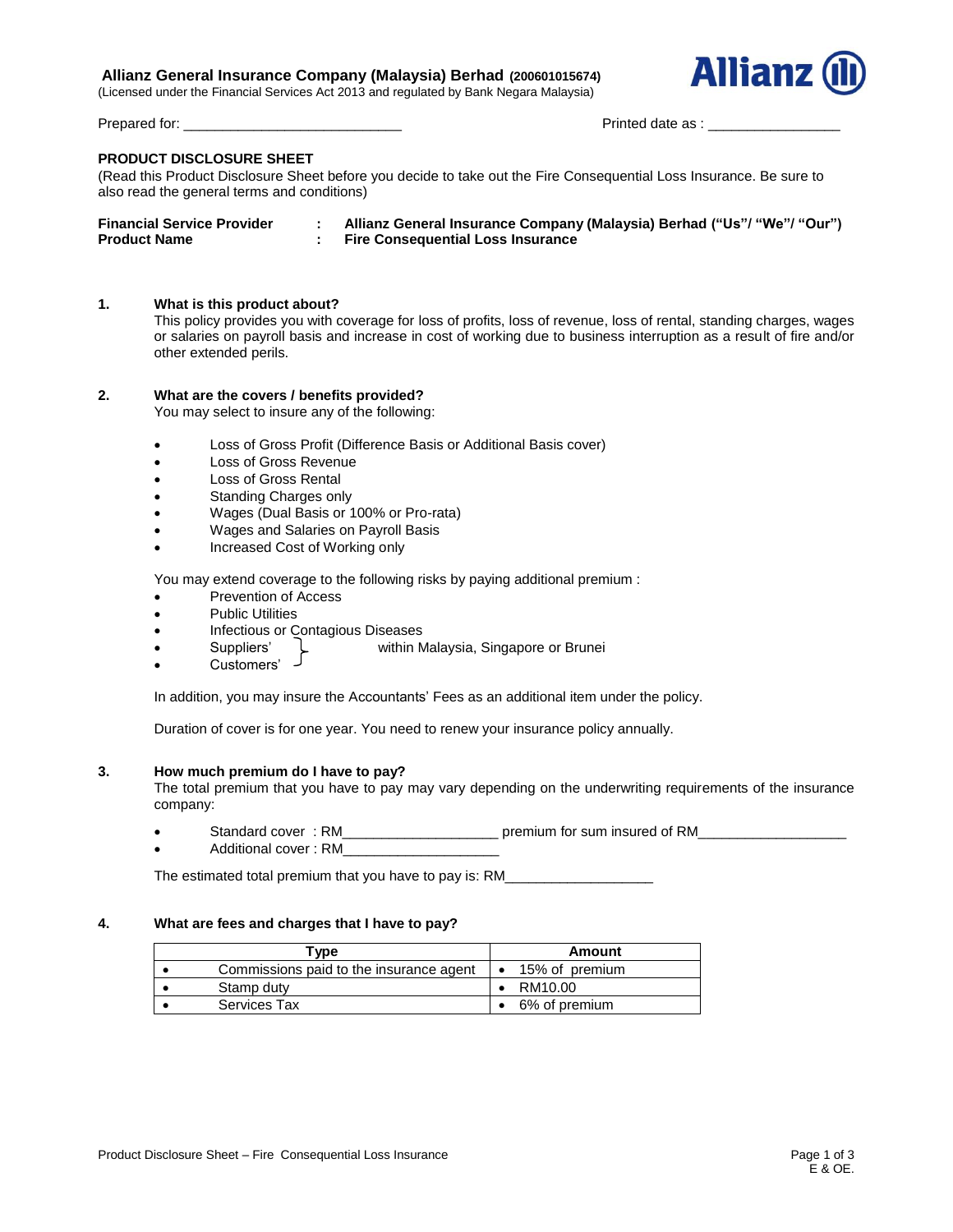

# **5. What are some of the key terms and conditions that I should be aware of?**

Importance of disclosure

## o **Non-Consumer Insurance Contract**

Pursuant to Paragraph 4(1) of Schedule 9 of the Financial Services Act 2013, if you are applying for this Insurance for purposes related to your trade, business or profession, you have a duty to disclose any matter that you know to be relevant to our decision in accepting the risks and determining the rates and terms to be applied and any matter a reasonable person in the circumstances could be expected to know to be relevant, otherwise it may result in avoidance of contract, claim denied or reduced, terms changed or varied, or contract terminated.

This duty of disclosure for Non-Consumer Insurance Contract shall continue until the time the contract is entered into, varied or renewed. **You also have a duty to tell us immediately if at any time after your contract of insurance has been entered into, varied or renewed with us, any of the information given is inaccurate or has changed.**

- You may insure on an estimated sum insured in consideration of your Gross Profit / Gross Revenue / Gross Rental based on your previous statement of account plus projected profit for the current year, if any. If the actual amount earned is less than the estimated sum insured, a pro-rata return premium not exceeding fifty per cent (50%) of the provisional premium paid will be made in respect of the difference.
- This policy shall cease if your company be wound up or carried on by a Liquidator or Receiver or permanently discontinued.
- This policy can only be granted when the Fire insurance is insured with us.

# **6. What are the major exclusions under this policy?**

This policy does not cover certain losses such as:

- Loss by extraordinary events taking place during the interruption.
- **Loss by restrictions imposed by the authorities on the reconstruction or operation of the business.**
- Loss due to lack of sufficient capital for timely restoration or replacement of property destroyed, damage or lost.
- Loss in consequence of the burning of property by order of any Public Authority.
- Subterranean Fire.
- War, Civil War and any act of Terrorism.
- Radioactive and Nuclear Energy Risks
- Date recognition
- Property Damage to data or software

*Note: This list is non-exhaustive. Please refer to the sample policy contract for the full list of exclusions under this policy.* 

## **7. Can I cancel my policy?**

You may cancel your policy by giving written notice to the insurance company. Upon cancellation, you are entitled to a refund of the premium based on the unexpired period of insurance subject to the minimum premium to be retained by us.

## **8. What do I need to do if there are changes to my contact details?**

It is important that you inform us of any changes in your contact details to ensure that all correspondences reach you in a timely manner.